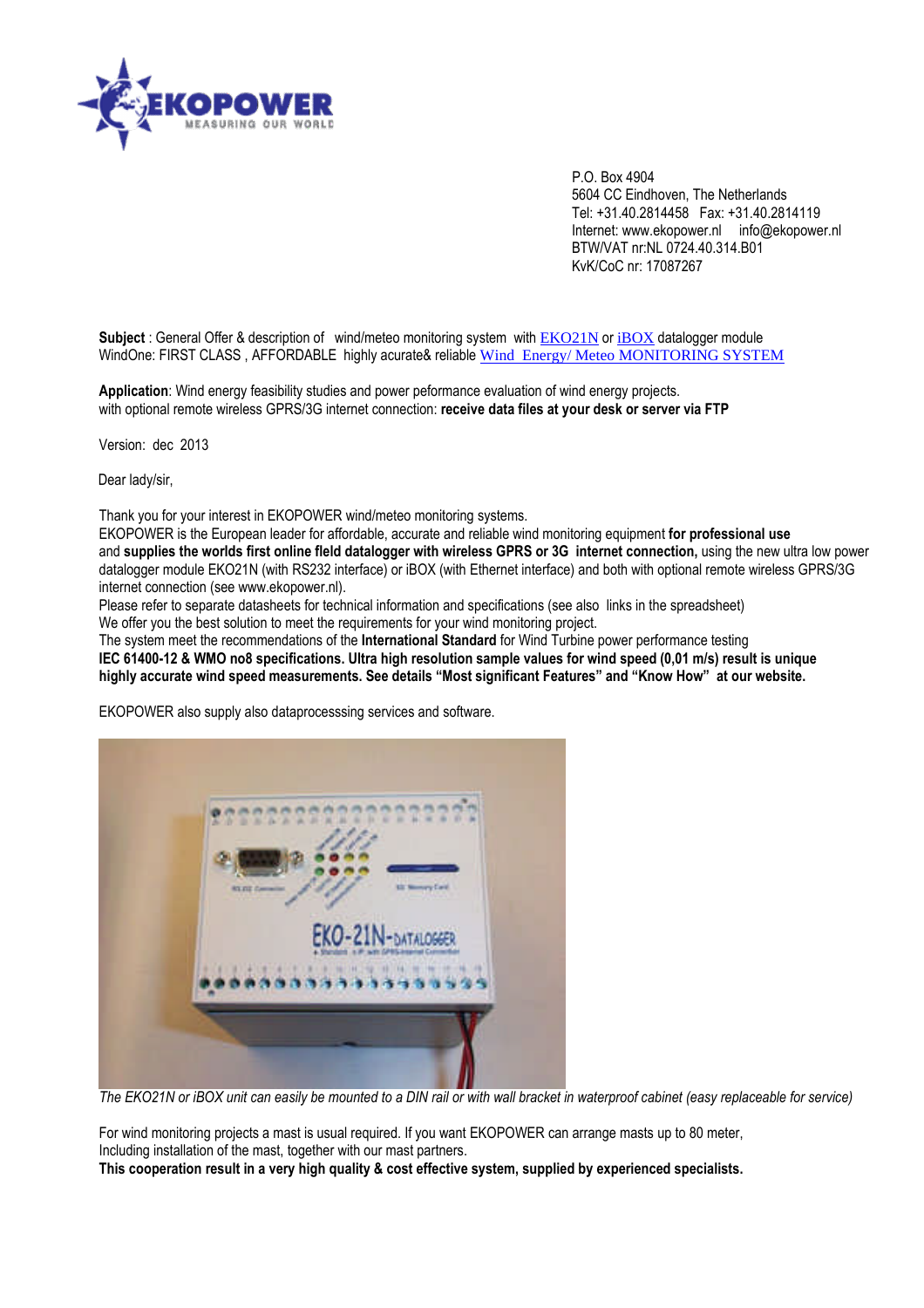

**The ultra low power system is designed for First Class Wind Monitoring for unattended operation at Remote Sites**. Can be powered by batteries (or solar power supply) also if a GPRS modem (for EKO21N) or GPRS/3G router (for iBOX) is present. The battery pack makes the system more reliable then with solar power supply and less sensitive for vandalism. A battery pack (lithium for high/low temperatures) is enough for some years of operation of the datalogger system and the GPRS/3G modem/router (with daily upload)! The system can be built in waterproof vandalism resistant waterproof cabinet (Protection Class up to IP66/67 and with optional siligagel bag) and clamps for mounting to mast (available for many sizes). The SD memory cards (standard 128 MB, up to 2 GB possible) are specified for high temperature range.

A laptop pc can be used for local connection to the EKO21N datalogger (by RS232 or USB) for reading values, adjusting parameters, reading status etc. For iBOX via ethernet cable to PC, using the embedded webserver. **The webserver is also available via GPRS/3G connection when the sim card in the 3G Router has static iP address.**

The control software is very user friendly and not protected (data can be imported directly in Excel etc).

Easy to use dataprocessing software is supplied for making calculations and graphs The 128 MB SD memory card can store a lot of recordings of 10 min values, (including for all windinputs each 10 min: average, min, max and turbulence intensity and time & date) resulting in a capacity of **several years** of data! Status of power supply is indicated by LED on logger (voltage to read with laptop). The sample and record interval are adjustable, also too choose 10 minutes! Each station has its own identification number and text for location can be entered before use. A password is required to change the configuration- settings of the logger. The offered anemometer MAX40+ is a first class accurate and reliable, sold may thousands during many years! Heating is not required but a possible option, the same with the windvane .

A SMS message/email can be send when the battery is LOW.

For additional details, proposed configuration, prices and datasheets please refer to the appendix of this quotation. Configuration of the datalogger can be choosen standard 12 bits or 16 bits for high resolution system.

# **DATA PRESENTATION**

Data can be read via computer monitor (also by graphs): current data or recorded values (adjustable average period). Data can be imported directly in e.g. Excel for data processing . Basic data processing utilities are available from EKOPOWER. **Third party advanced data processing software is available (eg from windgrapher)**

# **DATA TRANSFER & DATA COMMUNICATION options**

- There are seval ways to transfer the recorded data to the office for dataprocessing:
- 1) A local (untrained) person replaces the memory card and send it the office
- 2) A local person can download the data into a laptop PC (by PC Card drive or serial usb interface for EKO21N)
- 3) If the GPRS/3G network (for datacommunication) is available automatic datatransfer (and system check) is possible. **EKOPOWER supplies optional hosting service for "Cloud" storage and/or webpages with** [online graphs](http://www.webgraphs.info/graphs/i186ekodemo)**. By using the Cloud the data can be downloaded from free private FTP server (only available when logger is connected to internet: wired or wireless)**

#### **INPUTS: recommended inputs:**

- **wind speed (standard 1-3, optional up to 8 )**: using the unique running average technique, including overvoltage/static discharge protection (1.5kW), appropriate for anemometer MAX40+ HIGH RESOLUTION 0.01 m/s, lightning protection unit (up to 20.000 A). Range 0-50 m/s, resolution 0,01 m/s (optional 0,001 m/s), achieved by special signal conditioning, which result in unbeatable ultra high accuracy for average values and standard deviation (16 bits calculation procedure)
- **wind direction( standard 1-2, optional up to 6)**: including overvoltage/static discharge protection (1.5kW), pulsed excitation for saving power and determination of polar average (scalar average is not appropriate for wind direction, due to the discontinuity at 0 and 360 degrees!). This input is appropriate for windvane, lightning protection unit (up to 20.000 A). Range 0-360 degr resolution 0.1 degr OPTIONAL:
- **1 temperature range –30 to, +70 C, resolution 0,01 C , with optional humidity sensor and atm. pressure sensor.**
- **Other optional inputs possible (eg 4..20 mA, volt, counters, status,output power, current (AC/DC) , solar sensor , rain collector etc )**